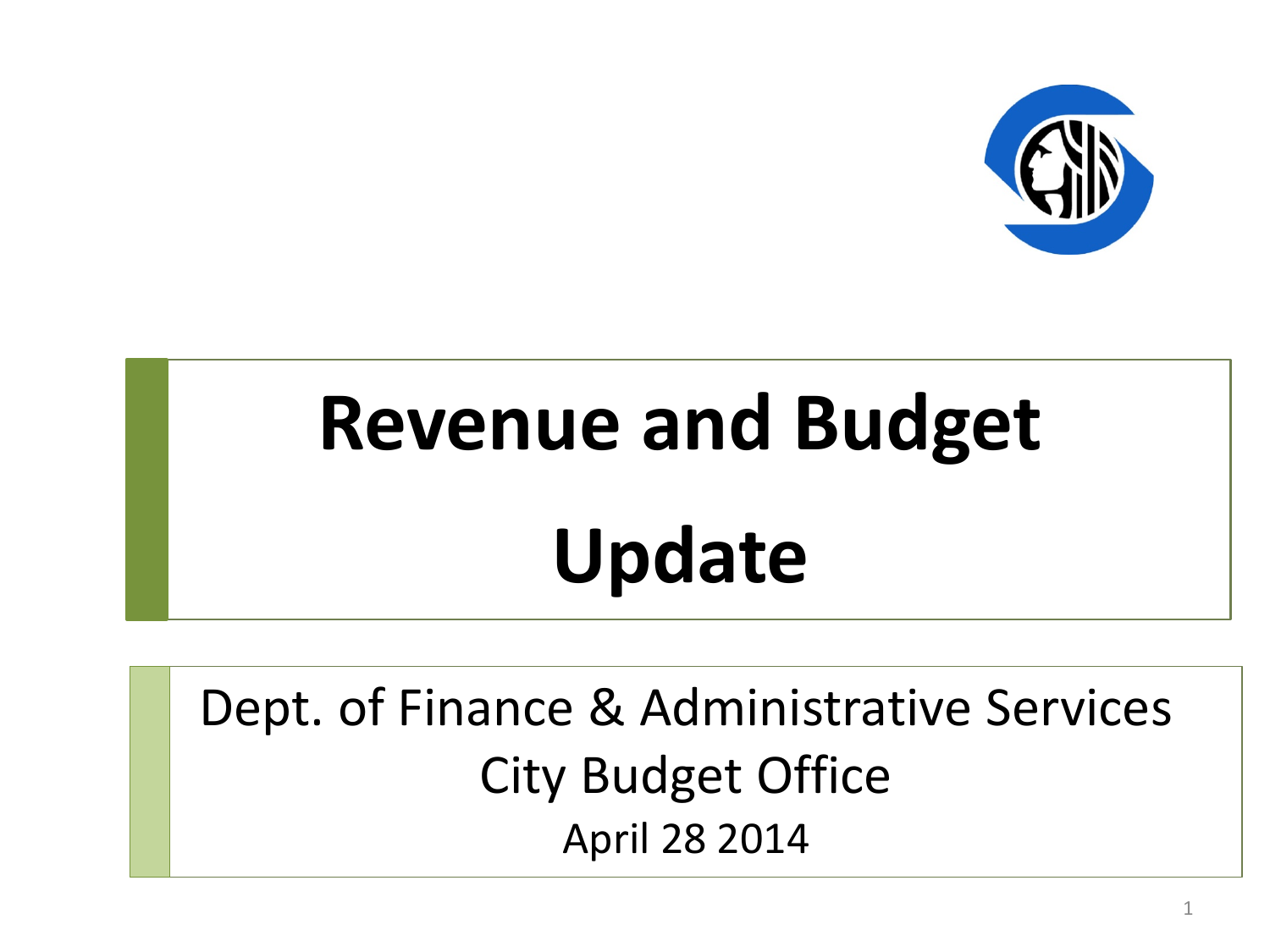## The recovery from the great recession

- This recovery has been weaker than most
	- Employment growth has been particularly disappointing
	- However, when compared to typical recoveries from financial crises, the U.S. is doing reasonably well (Reinhart and Rogoff)
- In 2013 growth was restrained by
	- Tax increases
	- Federal spending cuts
	- Federal government shutdown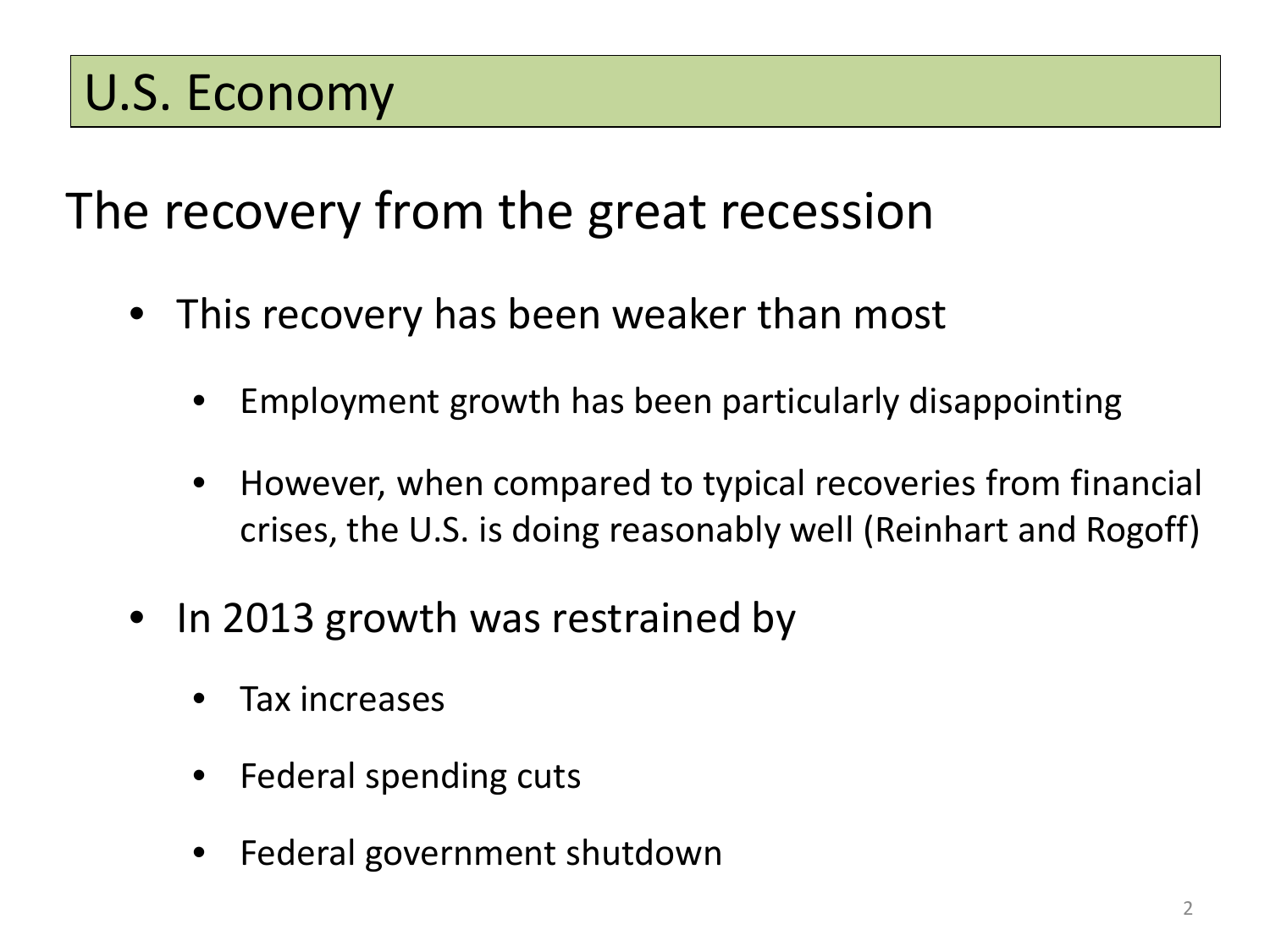U.S. Economy

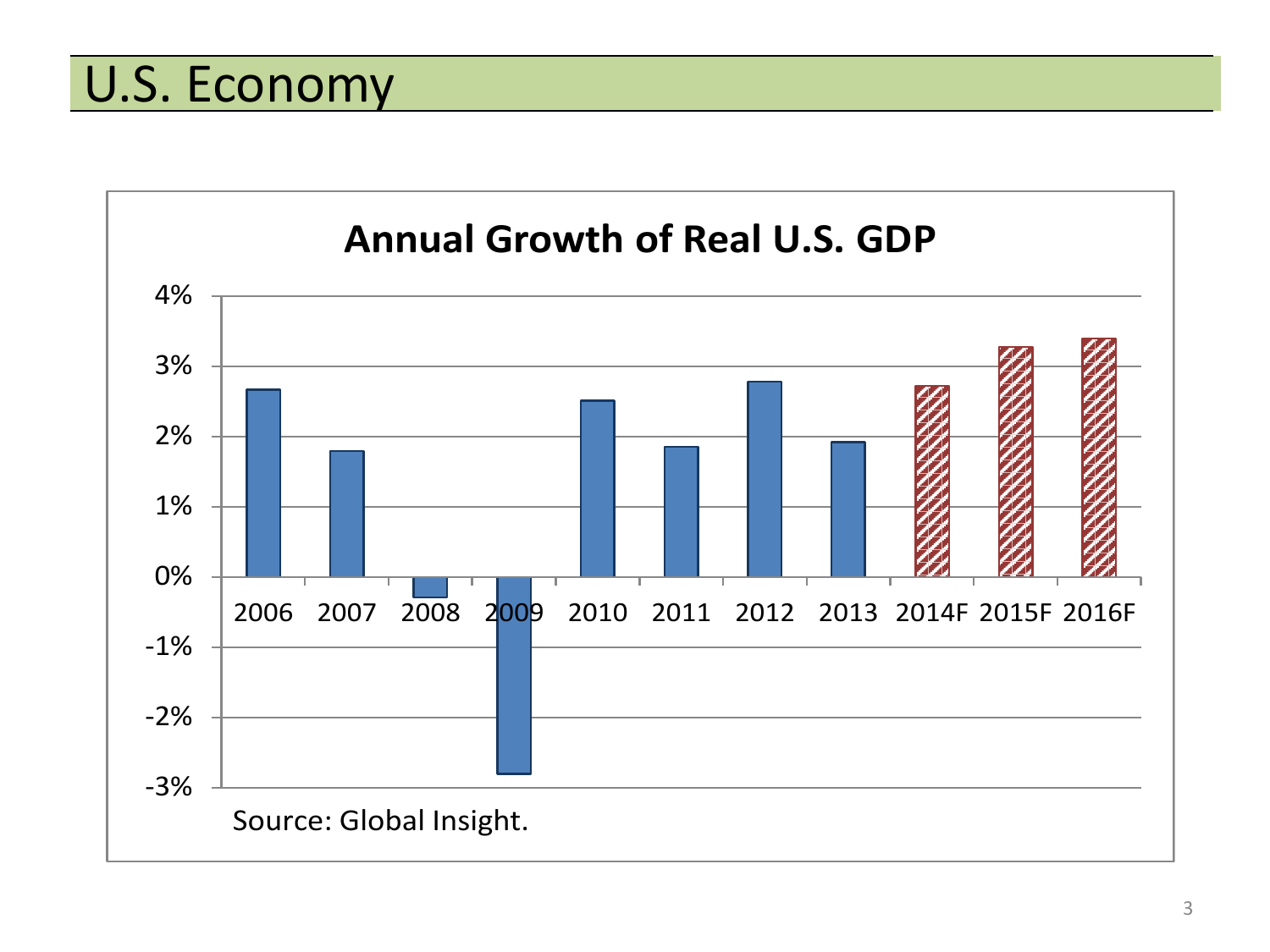#### U.S. Forecast

U.S. forecast: stronger growth in 2014-16

- Household balance sheets have improved
	- Debt loads have been reduced
	- Household wealth is rising
- Housing expected to pick up after winter slowdown
- Federal policy will be less harmful to growth in 2014
	- Smaller drag from federal tax and spending policies
	- Debt limit suspended until March 2015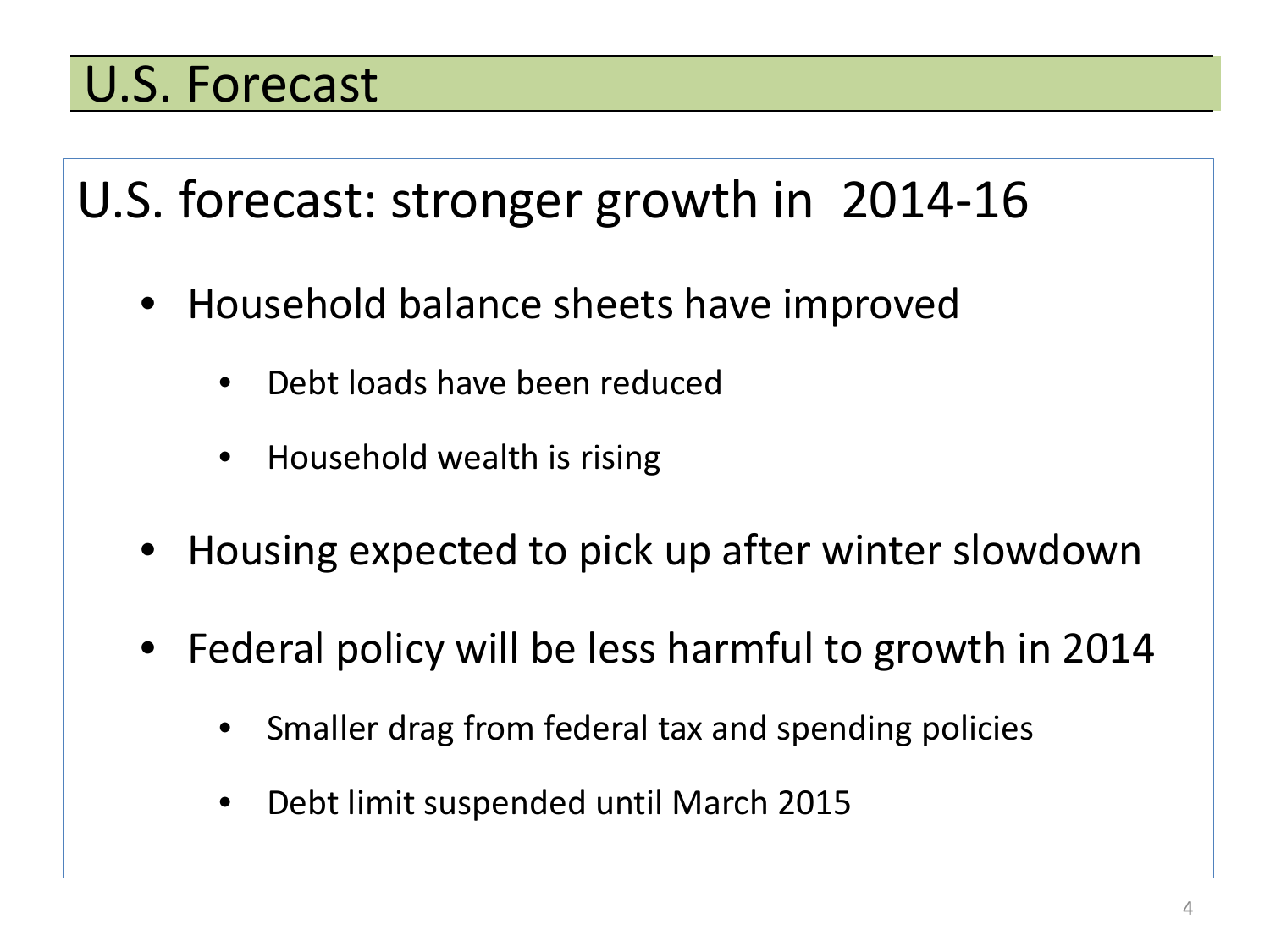## Regional Economy

Region's recovery has outpaced U.S., WA

- **Strong** aerospace growth in 2010 -12
- E-commerce retailing expansion
- Other tech growth

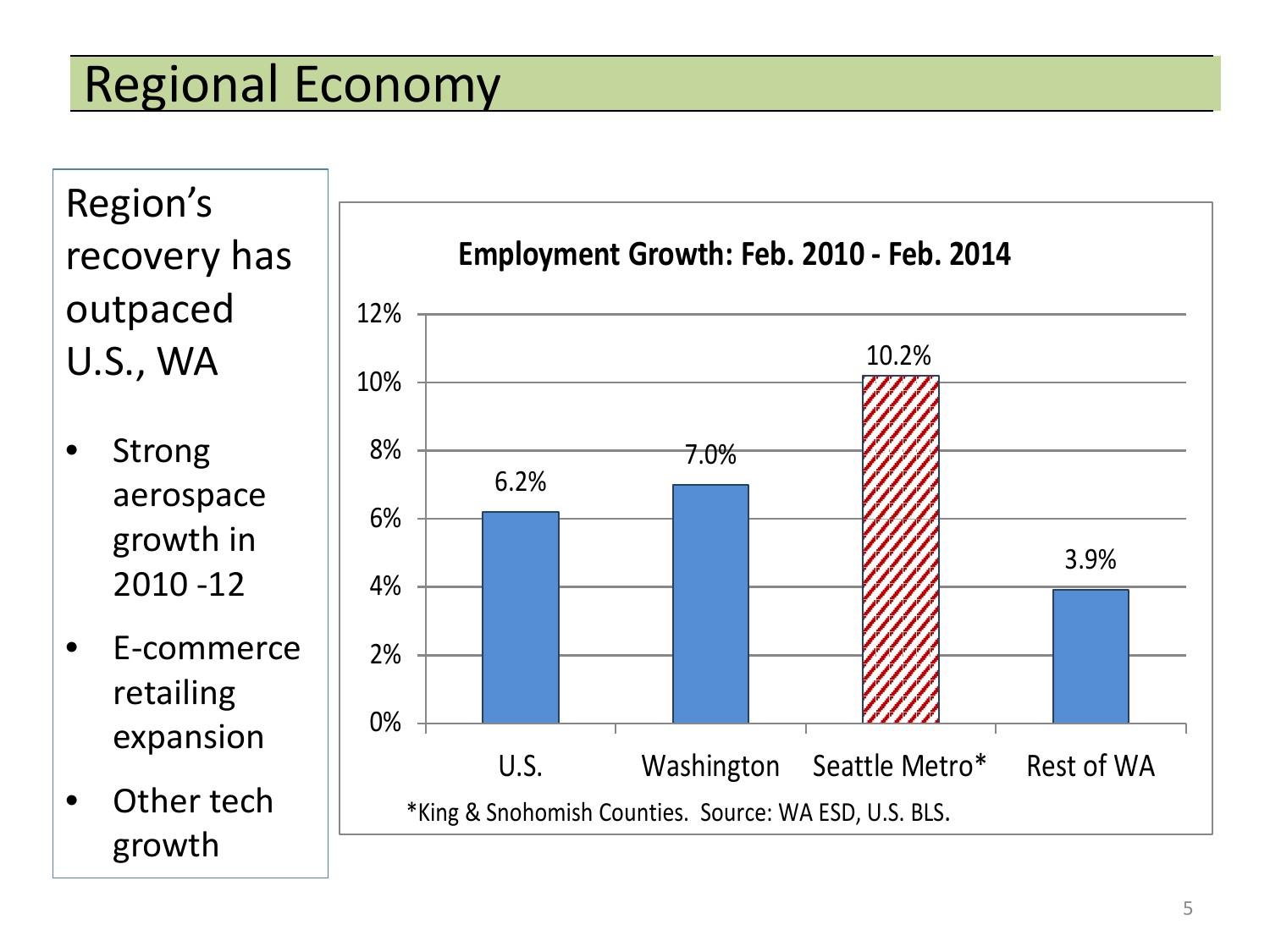#### Regional Economy

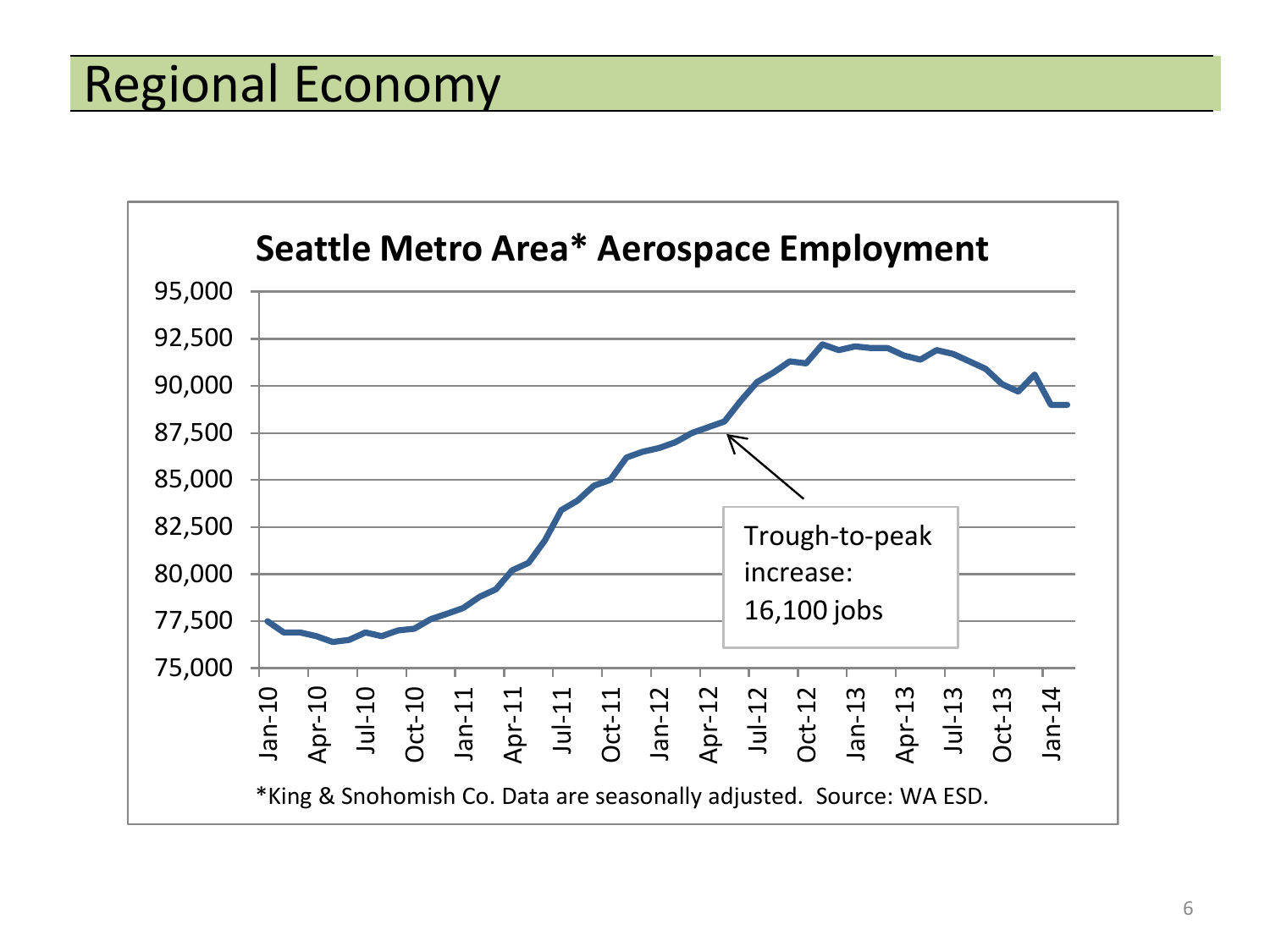#### Regional Economy

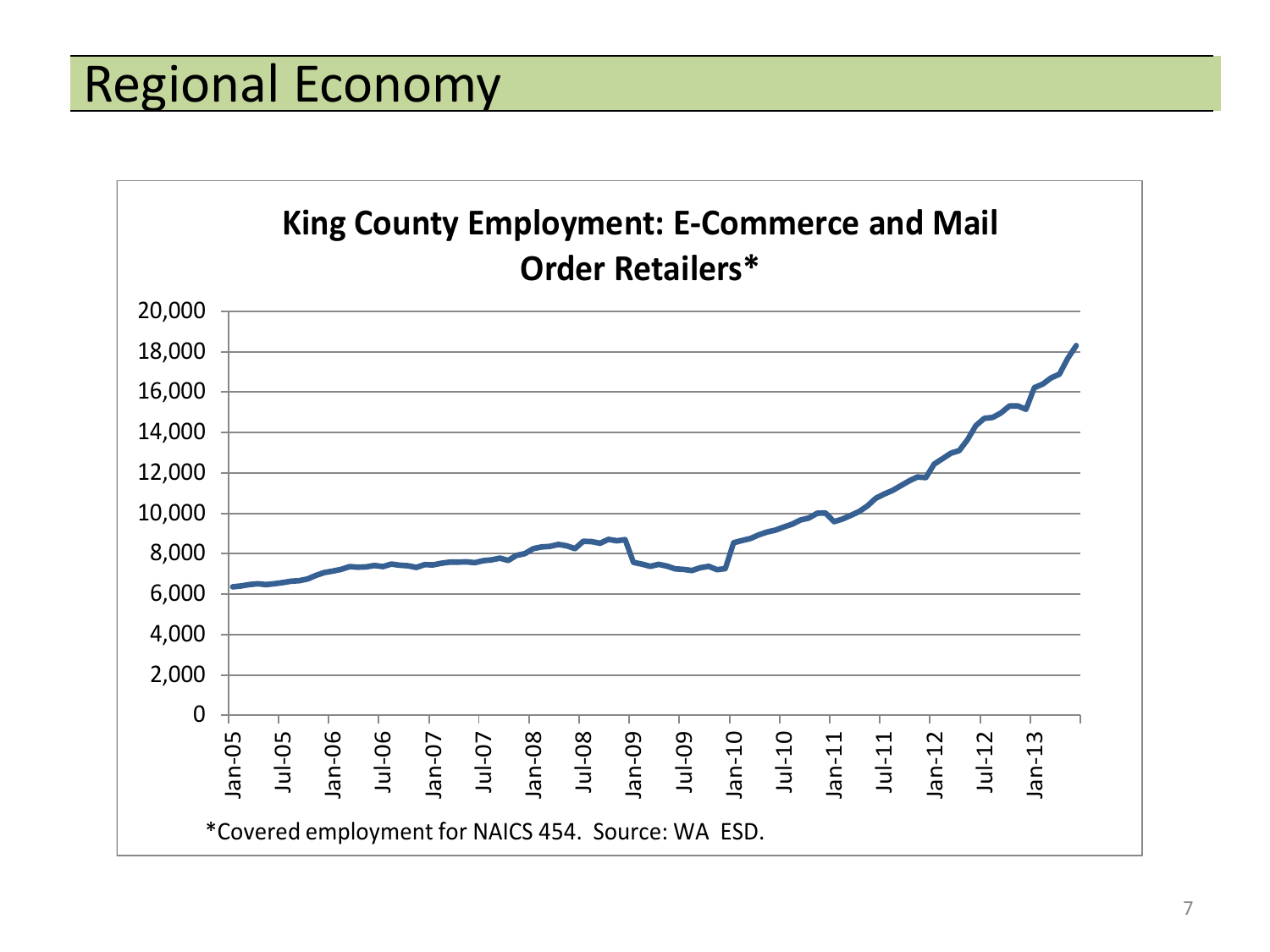#### Regional Forecast

Regional forecast

• Job growth to slow

• Modest decline in aerospace employment expected

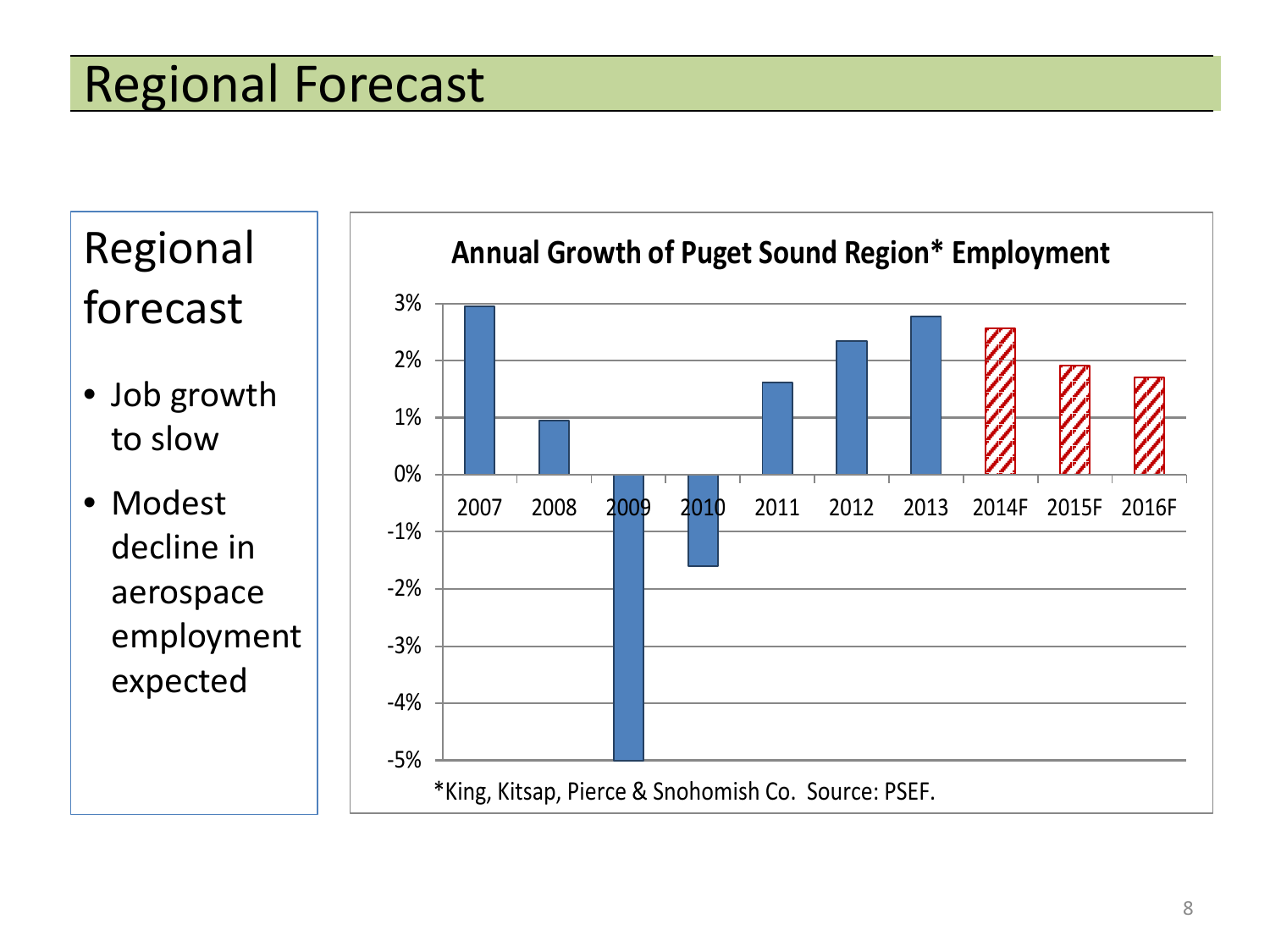## Regional Economy: Seattle

Seattle has led region's recovery

- Amazon, South Lake Union growth
- Business, professional & technical services
- Construction in particular housing
	- There are currently over 13,000 new units for which permits have been issued but construction is not yet completed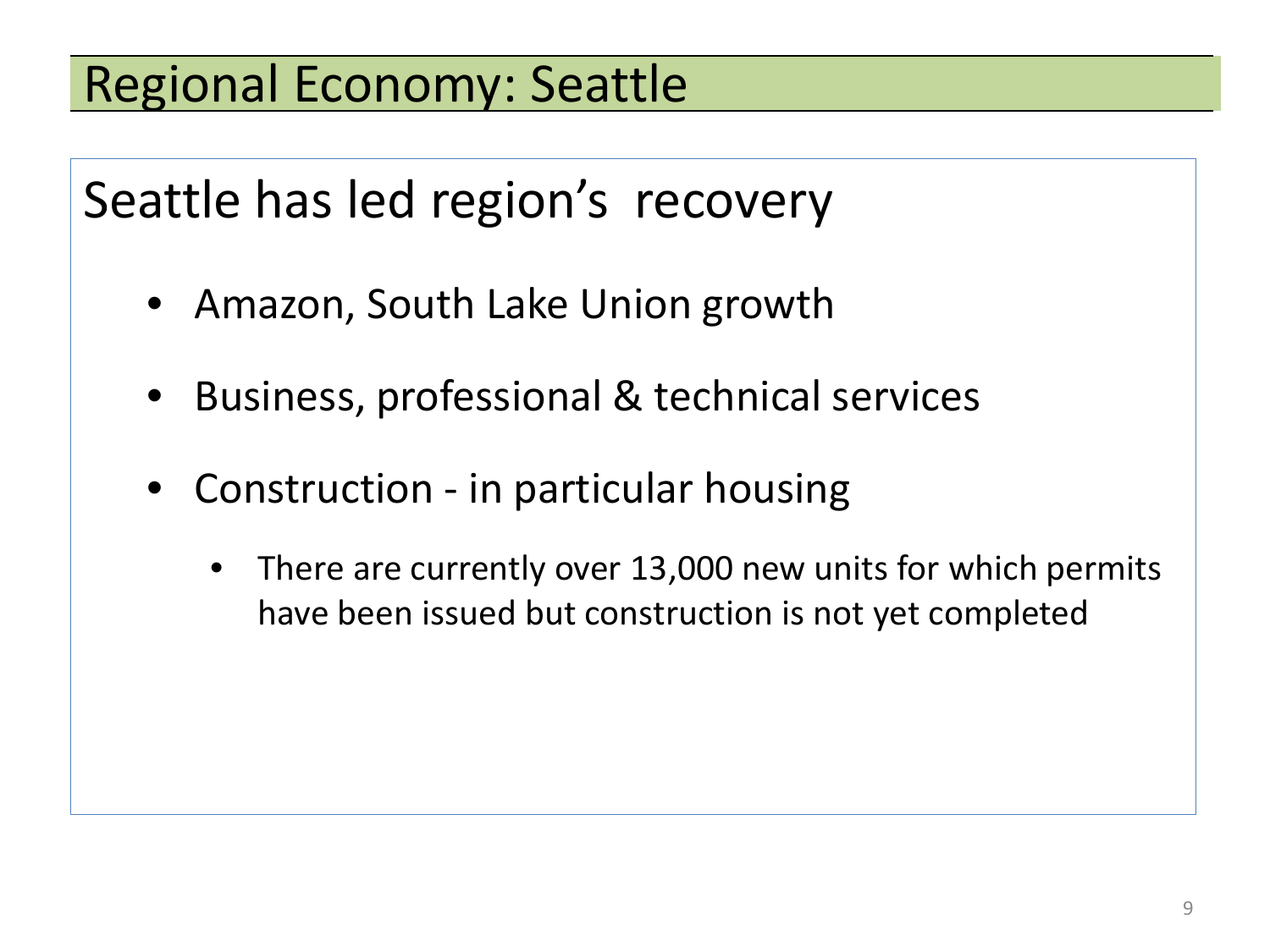#### Regional Economy: Seattle

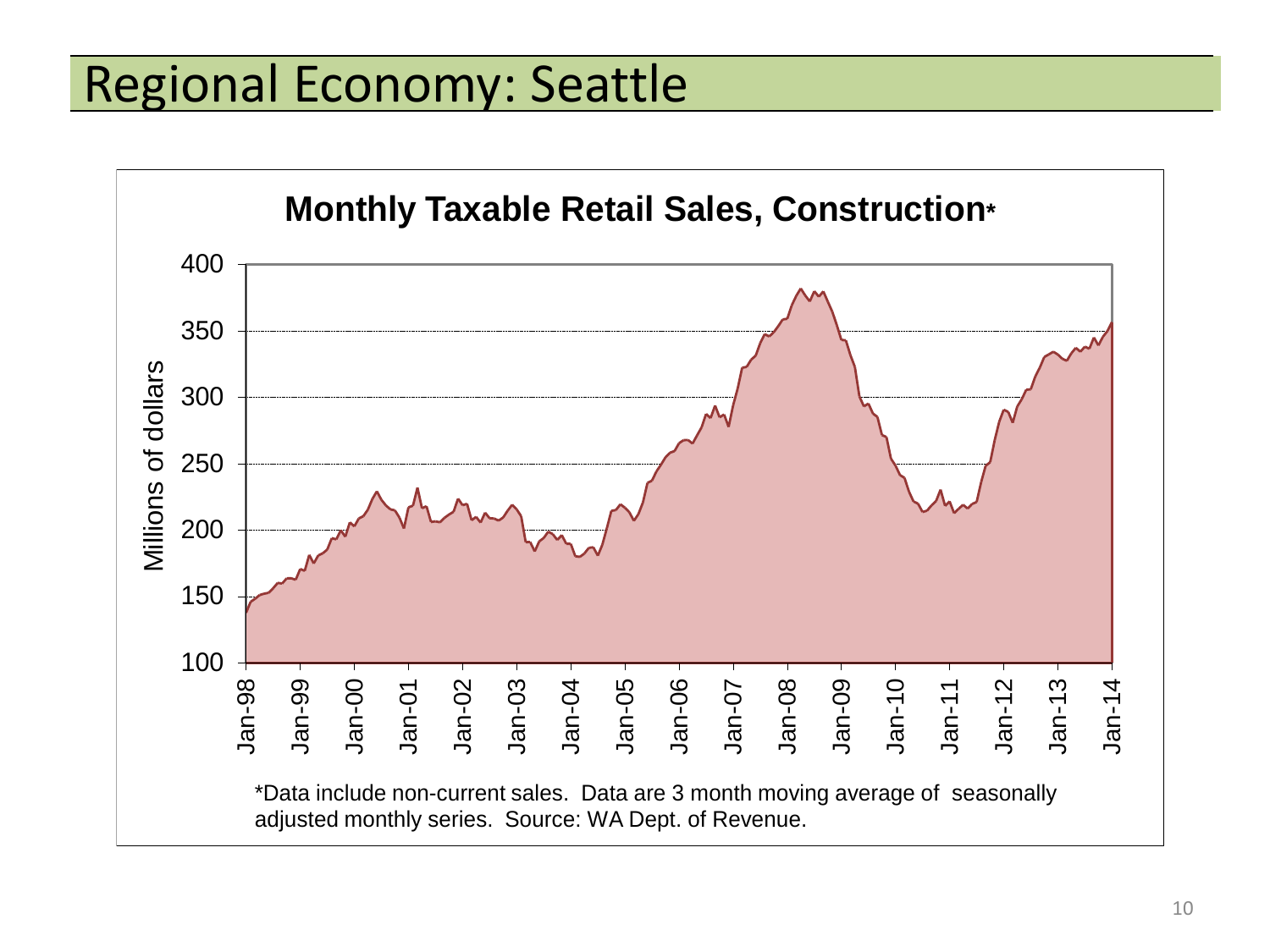#### Retail Sales Tax

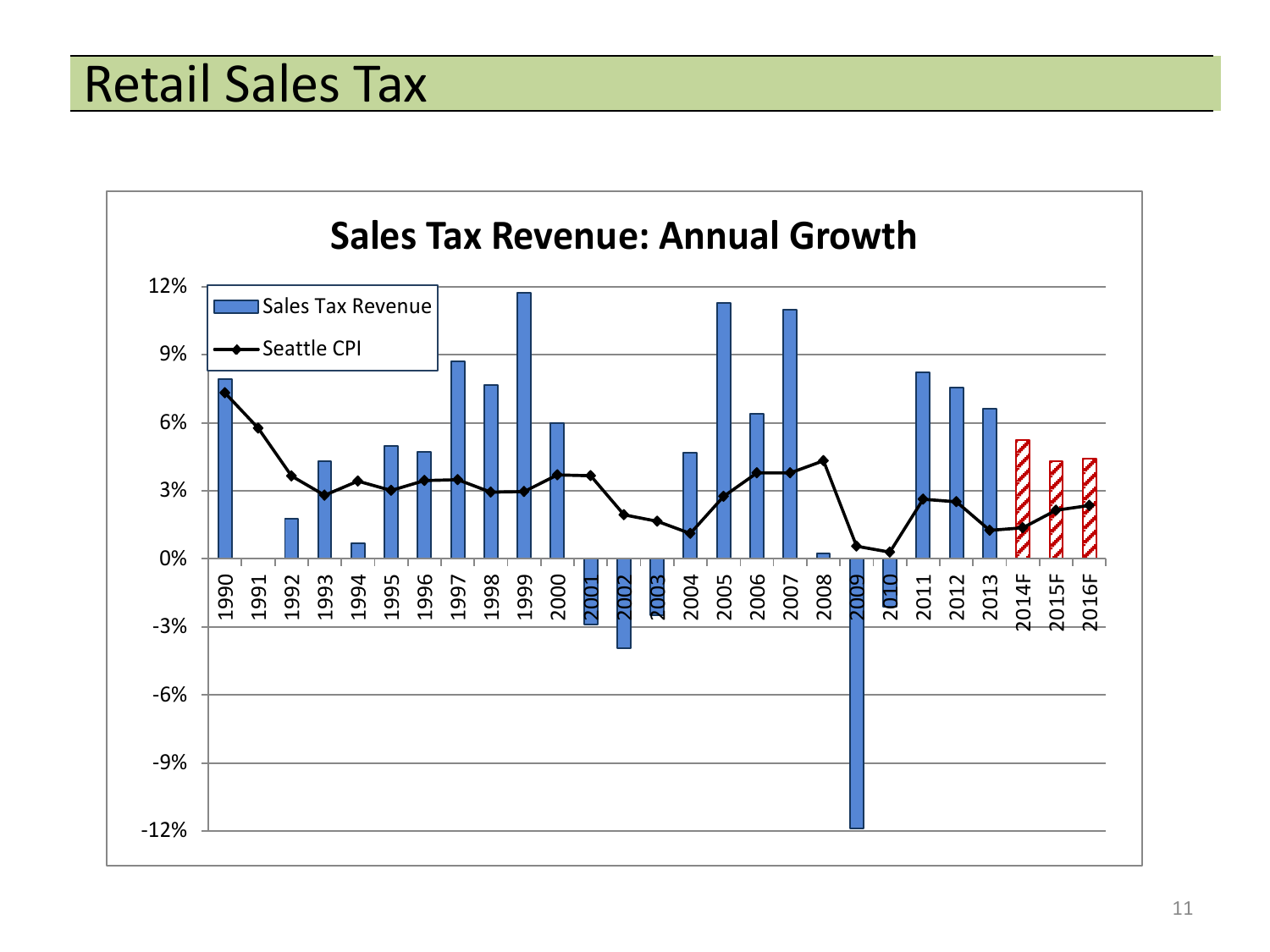B&O Tax

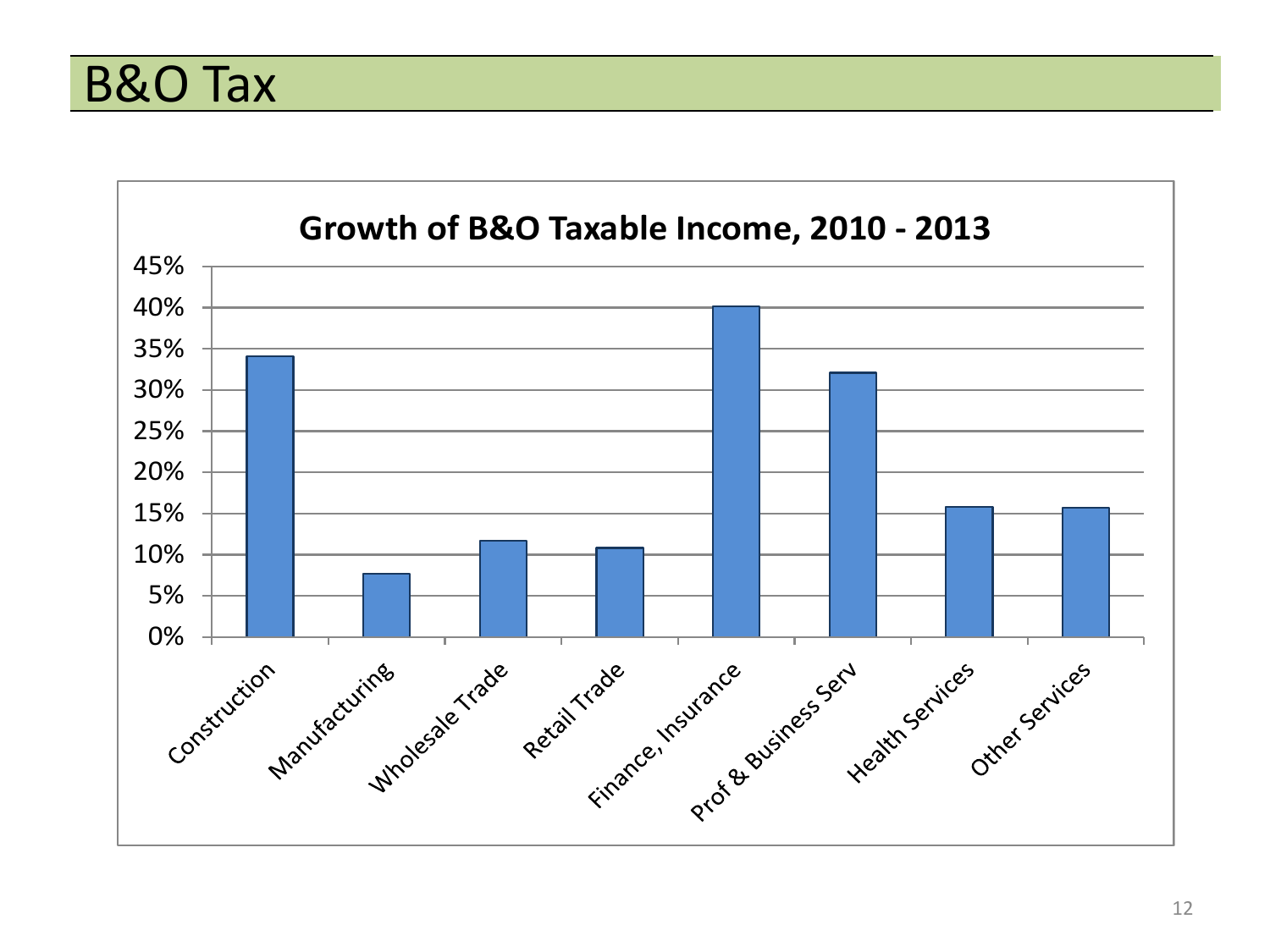#### Admissions Tax

Revamped Husky Stadium brings in record tax receipts

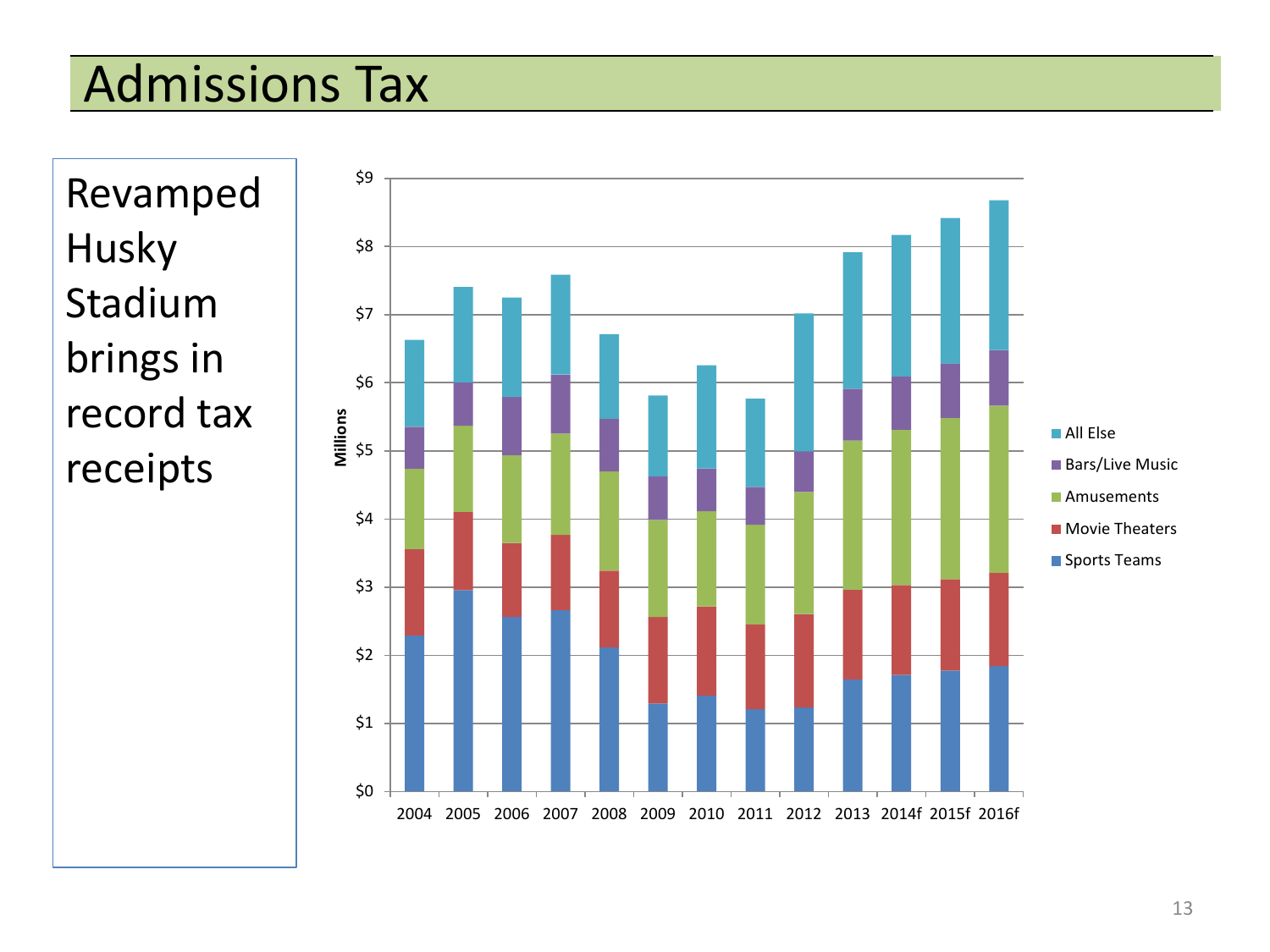#### Real Estate Excise Tax

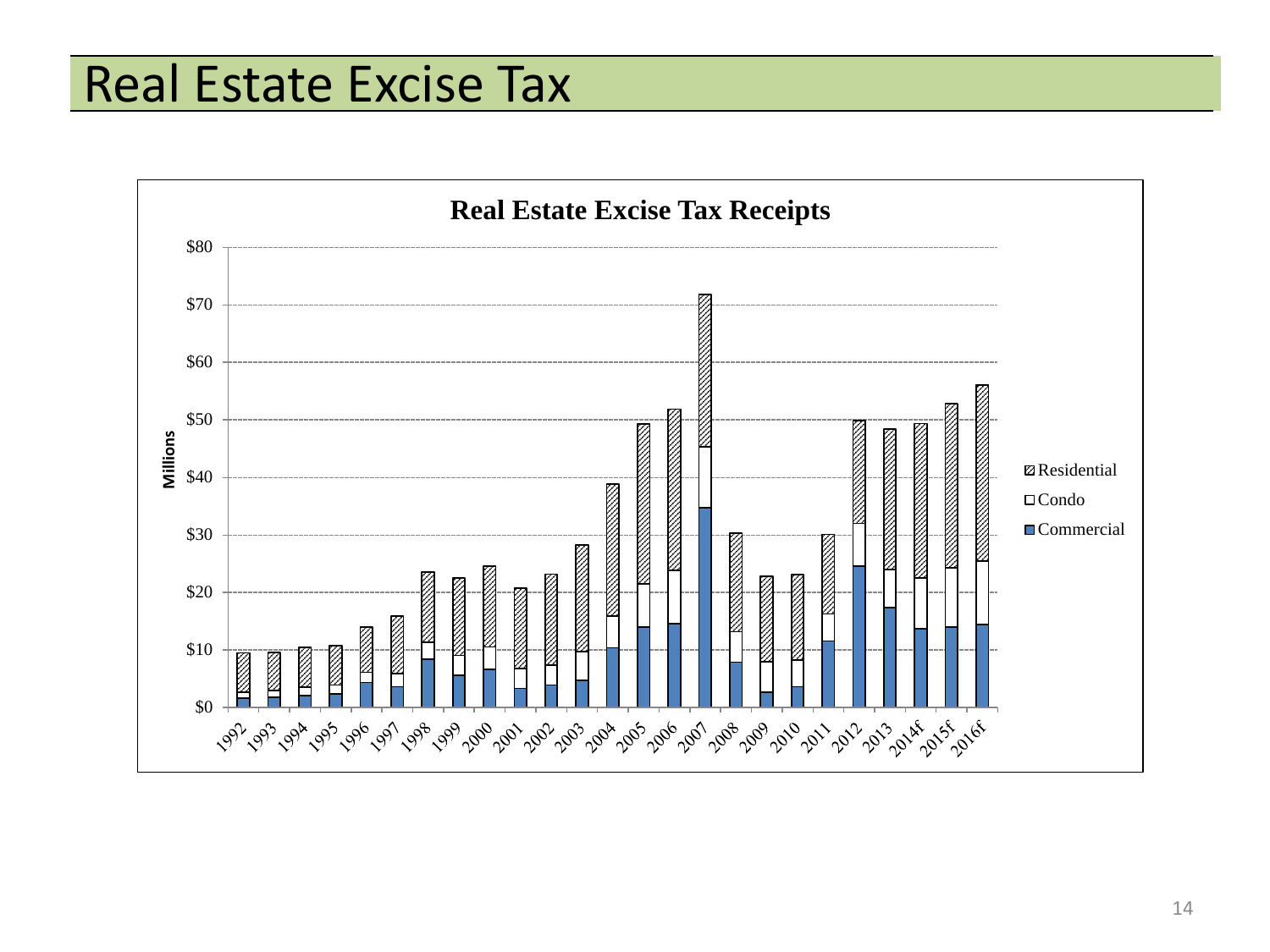# General Subfund

|                                       |             | 2013           |                |               | 2014          |               | 2015          | 2016          |
|---------------------------------------|-------------|----------------|----------------|---------------|---------------|---------------|---------------|---------------|
| <b>GSF</b> - Item                     | November    | <b>Actuals</b> | <b>Act-Nov</b> | November      | April         | Apr-Nov       | April         | April         |
| <b>Property Taxes</b>                 | 251,365,000 | 252,681,520    | 1,316,520      | 267,091,111   | 266,676,250   | (414, 861)    | 270,096,110   | 277,750,551   |
| <b>Sales Taxes</b>                    | 177,785,395 | 179,816,019    | 2,030,624      | 186,296,893   | 189,245,427   | 2,948,534     | 197,501,783   | 206,243,675   |
| <b>B&amp;O and Ad-Taxes</b>           | 192,303,580 | 197,659,171    | 5,355,591      | 206,150,649   | 210, 189, 245 | 4,038,596     | 220,948,021   | 233,997,484   |
| <b>Public Utility Taxes</b>           | 122,952,035 | 123,591,056    | 639,021        | 129,518,395   | 129,851,973   | 333,578       | 133,765,375   | 140,616,613   |
| <b>Private Utility Taxes</b>          | 58,500,955  | 58,677,823     | 176,868        | 61,107,589    | 58,083,284    | (3,024,305)   | 58,808,042    | 60,502,676    |
| <b>Other Notable GSF Revenues</b>     | 82,304,875  | 82,609,785     | 304,910        | 76,997,816    | 75,829,079    | (1, 168, 737) | 76,649,567    | 79,900,593    |
|                                       |             |                |                |               |               |               |               |               |
| Subtotal                              | 885,211,840 | 895,035,374    | 9,823,533      | 927, 162, 453 | 929,875,258   | 2,712,805     | 957,768,898   | 999,011,592   |
| Grants                                | 487,000     | 30,486,500     | 29,999,500     | 1,728,000     | 1,728,000     |               | 238,000       | 238,000       |
| <b>Other General Subfund Revenues</b> | 64,252,052  | 67,402,789     | 3,150,737      | 69,350,926    | 68,280,394    | (1,070,532)   | 67,048,493    | 66,931,221    |
| Other Funds - Fund Balance Transfers  | 3,623,556   | 1,278,687      | (2,344,869)    | 4,492,825     | 4,682,825     | 190,000       | 2,154,000     | 2,025,000     |
| <b>GSF - Grand Total</b>              | 953,574,448 | 994,203,350    | 40,628,901     | 1,002,734,204 | 1,004,566,477 | 1,832,273     | 1,027,209,391 | 1,068,205,813 |
|                                       |             |                |                |               |               |               |               |               |
| <b>Real Estate Excise Tax</b>         | 46,499,069  | 48,406,729     | 1,907,660      | 50,794,250    | 49,396,391    | (1,397,859)   | 52,874,523    | 56,102,861    |
| <b>Commercial Parking Tax</b>         | 31,944,866  | 31, 187, 021   | (757, 845)     | 32,807,377    | 33,688,000    | 880,623       | 34,698,000    | 35,739,000    |
| <b>School Zone Camera Fund</b>        |             |                |                | 8,620,000     | 6,006,000     | (2,614,000)   | 8,342,000     | 8,486,000     |
|                                       |             |                |                |               |               |               |               |               |
| GSF - Subtotal Growth Rates (yr/yr)   |             | 3.6%           |                |               | 3.9%          |               | 3.0%          | 4.3%          |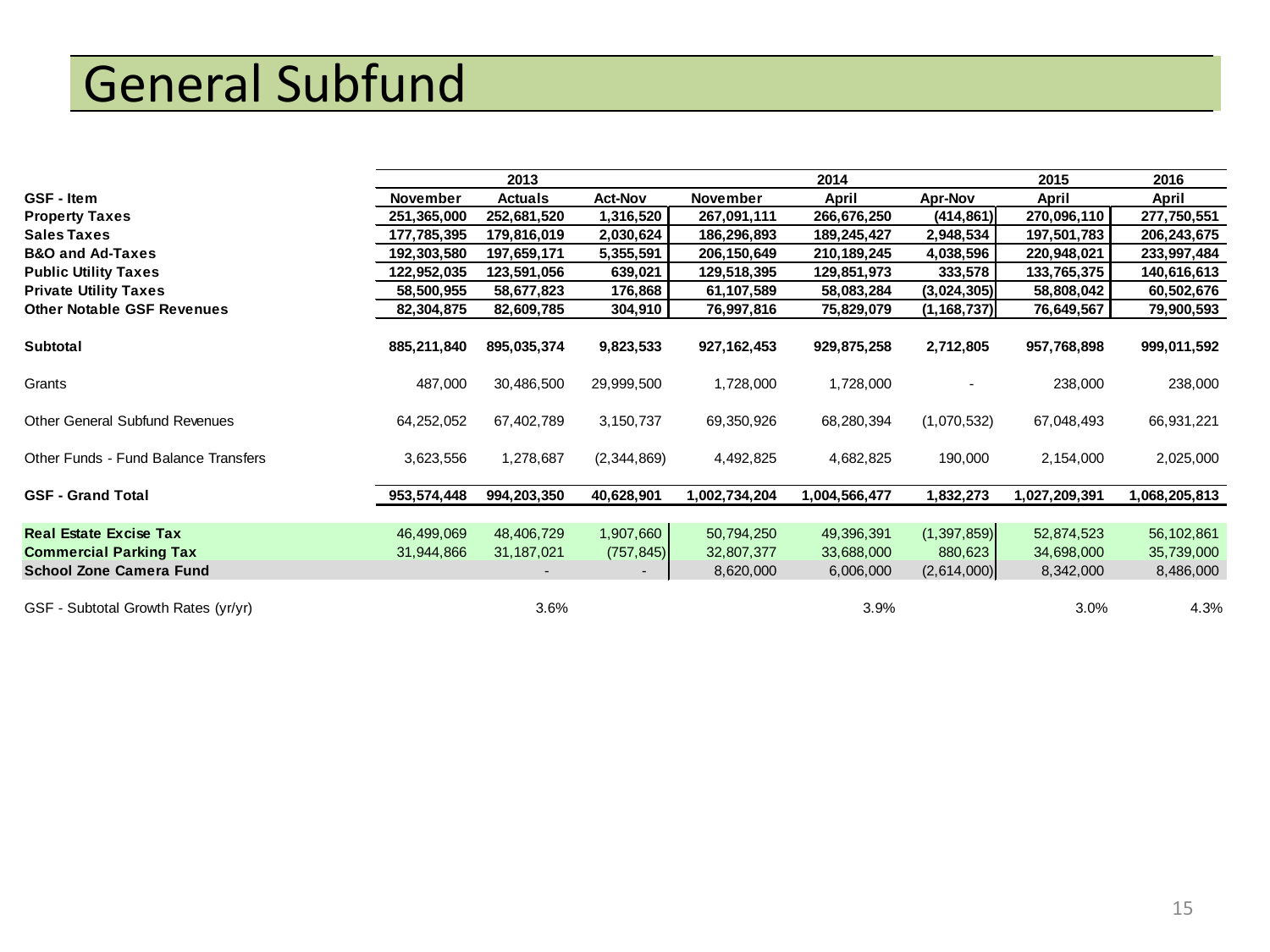#### 2013 Year-end Results

- $\triangleright$  The General Fund ended 2013 with \$14 M more than had been projected in November. (A final balance of \$42.2 M vs. November projection of \$28.2 M.)
- $\triangleright$  These positive results were driven in largest part by unanticipated revenues, but final expenditures were also lower than the November projections.
- $\triangleright$  Per City policy, half the \$14 M in unanticipated fund balance has been automatically directed to the Revenue Stabilization Account (AKA the "Rainy Day Fund").
- $\triangleright$  The remaining funds will help pay for unanticipated 2014 expenses, and more importantly to address on-going budget challenges for 2015 and 2016.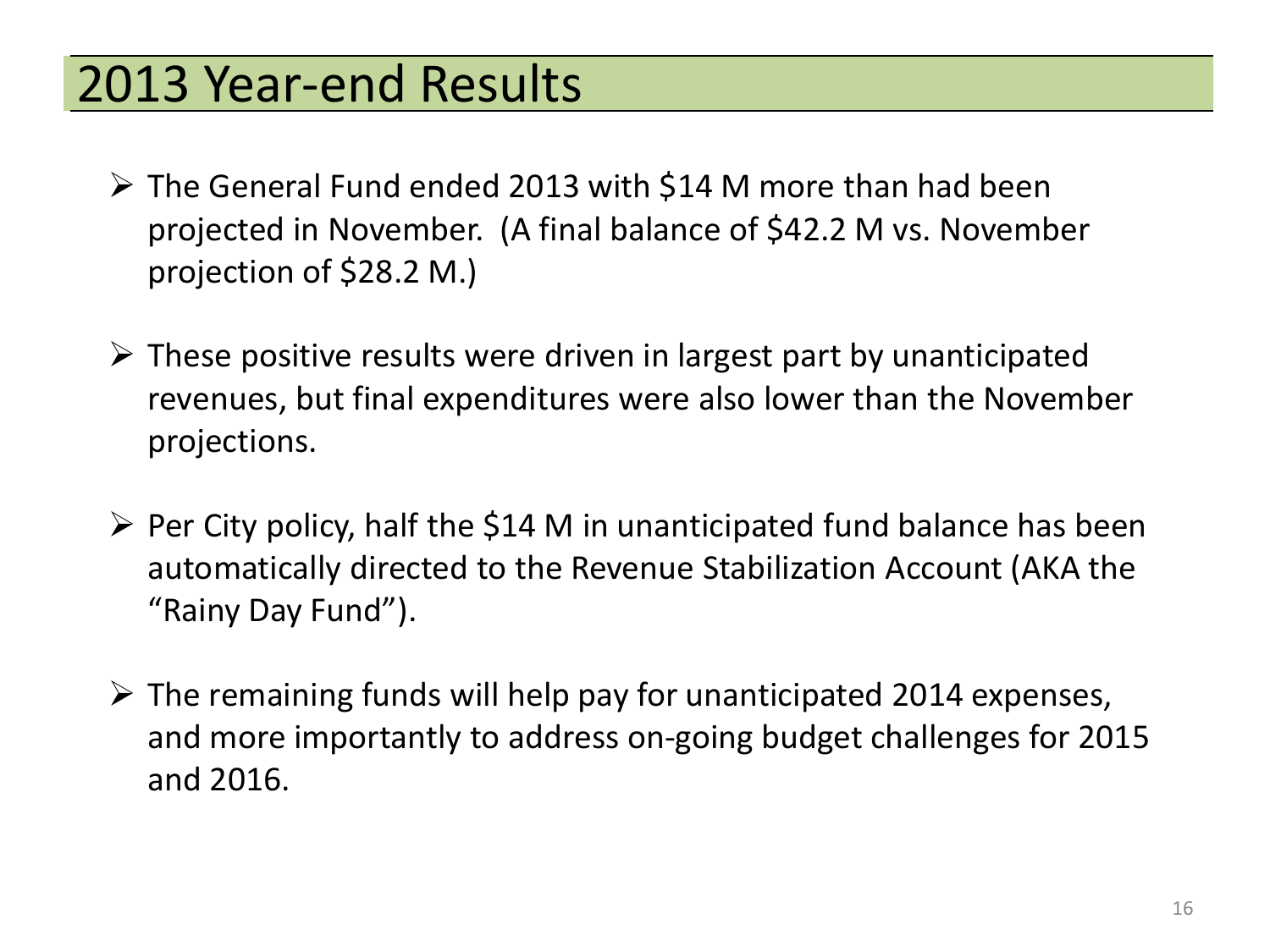#### Rainy Day Fund – Nearly at Maximum Balance

- $\triangleright$  The Rainy Day Fund was budgeted at \$34.7 M for 2014, including a \$4 M deposit that was made as part of the 2014 adopted budget.
- $\triangleright$  The Rainy Day Fund Balance has now increased to \$41.8 M after the automatic transfer of an additional \$7.0 M.
- $\triangleright$  The maximum balance for the Rainy Day Fund is set at 5% of General Fund Tax revenues, per ordinance 123743. Currently, this translates into a maximum of \$42.8 M.

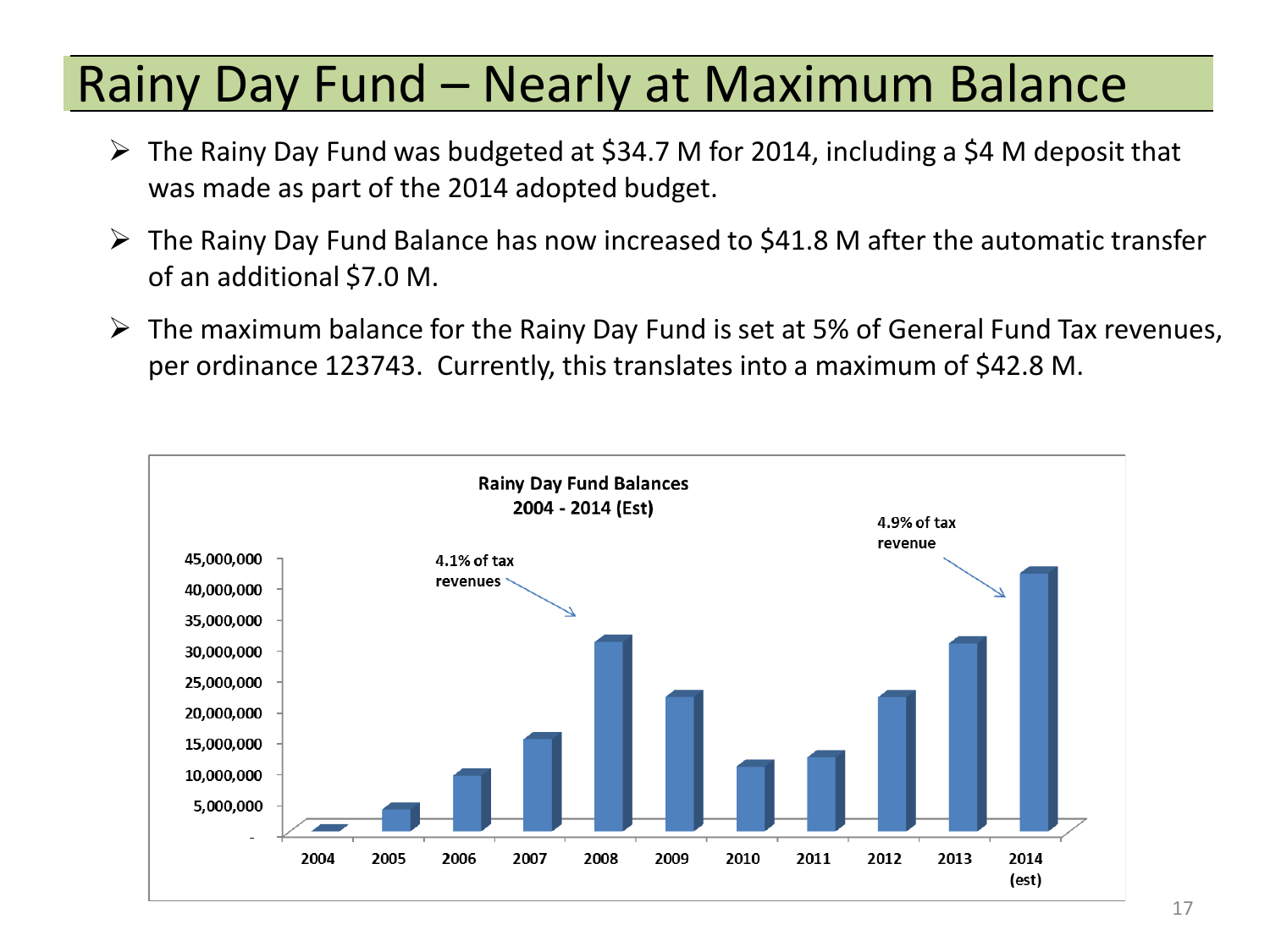#### Baseline Budget Process

- $\triangleright$  A revenue forecast is only half the picture in terms of developing a budget forecast for the upcoming biennium.
- $\triangleright$  Expenditure estimates are also needed to complete the analysis.
- $\triangleright$  To develop planning-level estimates, baseline process takes the current budget (2014 Adopted) and estimates cost increases based on known drivers, such as general inflation, potential wage increases, employee benefits (health care and retirement), etc.
- $\triangleright$  Baseline process also removes current one-time expenses that will not be repeated in future years.
- $\triangleright$  Projected growth in General Fund costs averages approximately 3.5% per year for 2015 and 2016.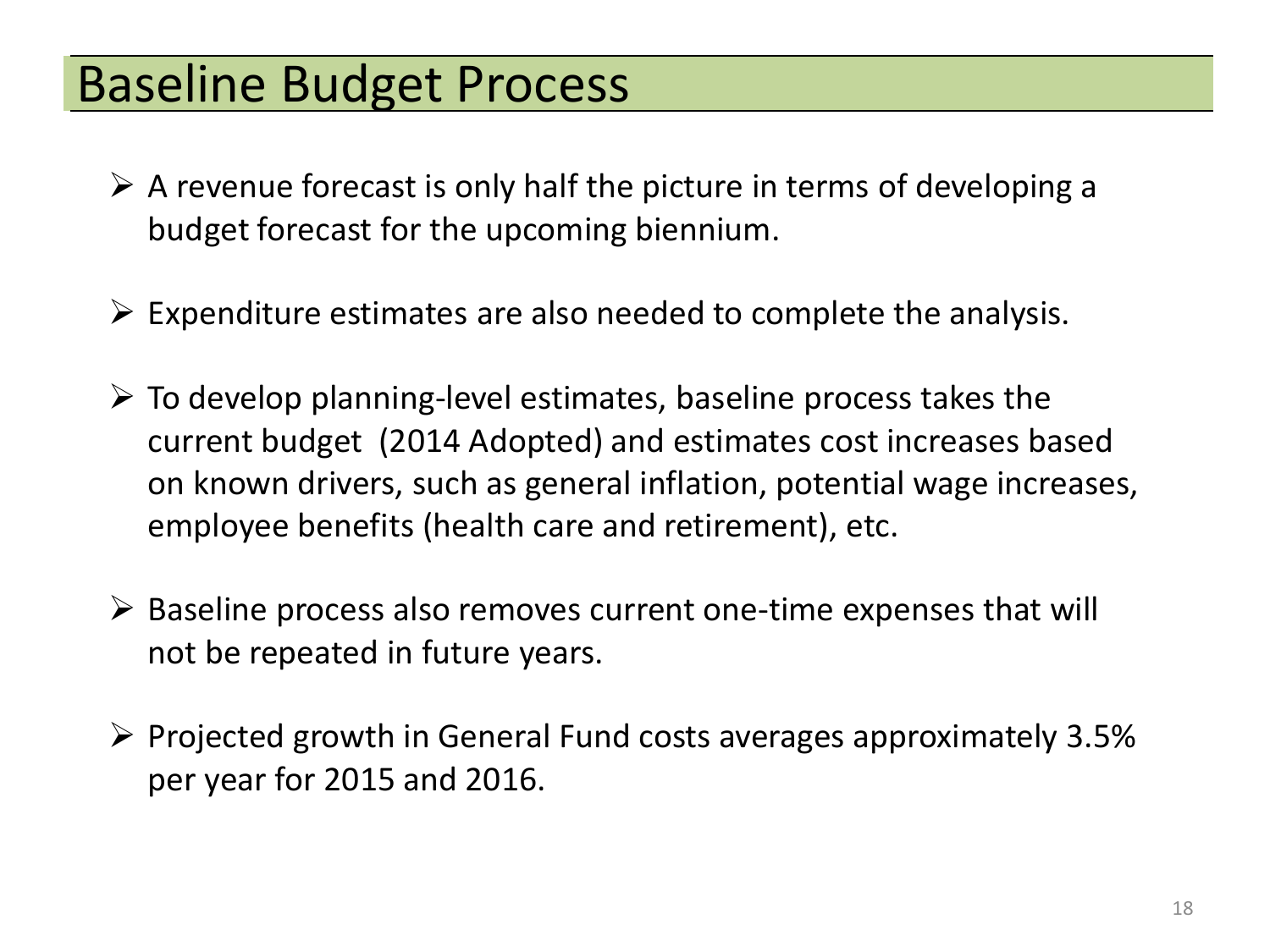## Updated Budget Projections

#### **Update Budget Projections: 2014-2016**

|                                   | 2013 Actual   | 2014 Revised                                                          | 2015 Proposed 2016 Proposed |                 |
|-----------------------------------|---------------|-----------------------------------------------------------------------|-----------------------------|-----------------|
| <b>Beginning Fund Balance</b>     | \$56,120,000  | \$42,150,000                                                          | \$8,910,000                 | (\$22,890,000)  |
| <b>Revenues</b>                   | \$970,510,000 | \$1,003,910,000                                                       | \$1,027,210,000             | \$1,068,210,000 |
| <b>Transfer to Rainy Day Fund</b> | \$0           | (S6, 990, 000)                                                        | \$0                         | <b>\$0</b>      |
| <b>Expenditures</b>               |               | (\$984,480,000) (\$1,030,150,000) (\$1,059,020,000) (\$1,094,080,000) |                             |                 |
| <b>Ending Fund Balance</b>        | \$42,150,000  | \$8,910,000                                                           | (\$22,890,000)              | (\$48,770,000)  |

- $\triangleright$  Forecasting a healthy balance of \$8.9 M at the close of 2014.
- $\triangleright$  However, note that current expenditures exceed current revenues by roughly \$25 M.
- $\triangleright$  Given that revenues and expenditure are projected to grow at roughly the same rate, this gap is projected to persist into 2015 and 2016.
- $\triangleright$  In turn, this creates budget shortfalls that average roughly \$25 M per year for 2015 and 2016, and that would accumulate to almost \$50 M over the biennium.